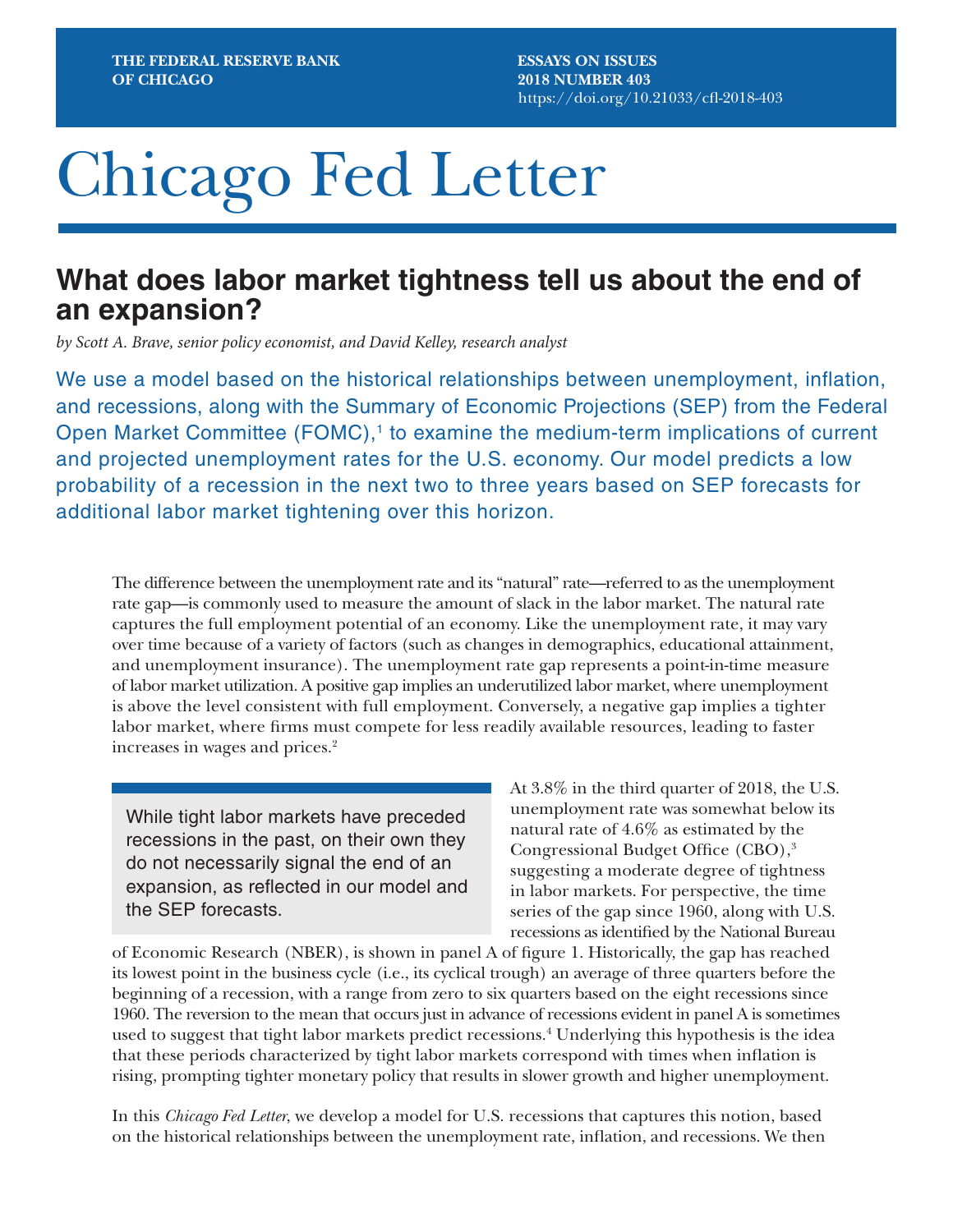#### **1. Unemployment rate and inflation gaps**



Notes: See the text for definitions of the unemployment rate gap and inflation gap. The dark gray bars indicate official periods of recession as identified by the National Bureau of Economic Research. The red dashed lines toward the end of each panel are projections based on the median forecasts of the September 26, 2018, Summary of Economic Projections; the yellow areas surrounding the red dashed lines are 70% confidence intervals.

Sources: Authors' calculations based on data from Haver Analytics; and the Federal Open Market Committee, 2018, Summary of Economic Projections, Washington, DC, September 26.

use this model and the Federal Open Market Committee's Summary of Economic Projections to examine the medium-term implications of the unemployment rate gap for the U.S. economy.

### **The unemployment rate gap, inflation, and recessions**

To quantify the joint dynamics of unemployment, inflation, and recessions, we use an endogenous switching regression model. Specifically, we estimate the probability of a recession in a given quarter based on 1) the current change and prior level of the unemployment rate gap according to a probit specification and 2) the differences during economic expansions and recessions in the level and slope of the Phillips curve—i.e., the correlation between the unemployment rate gap and detrended inflation according to the Price Index for Personal Consumption Expenditures (PCE).<sup>5</sup> The time series of the latter, referred to as the inflation gap, can be seen in panel B of figure 1. Finally, we allow for correlation in the unobserved drivers of our probit specification and the Phillips curve, but restrict the form it can take to facilitate the estimation of the model. Further details can be found in the accompanying technical appendix.6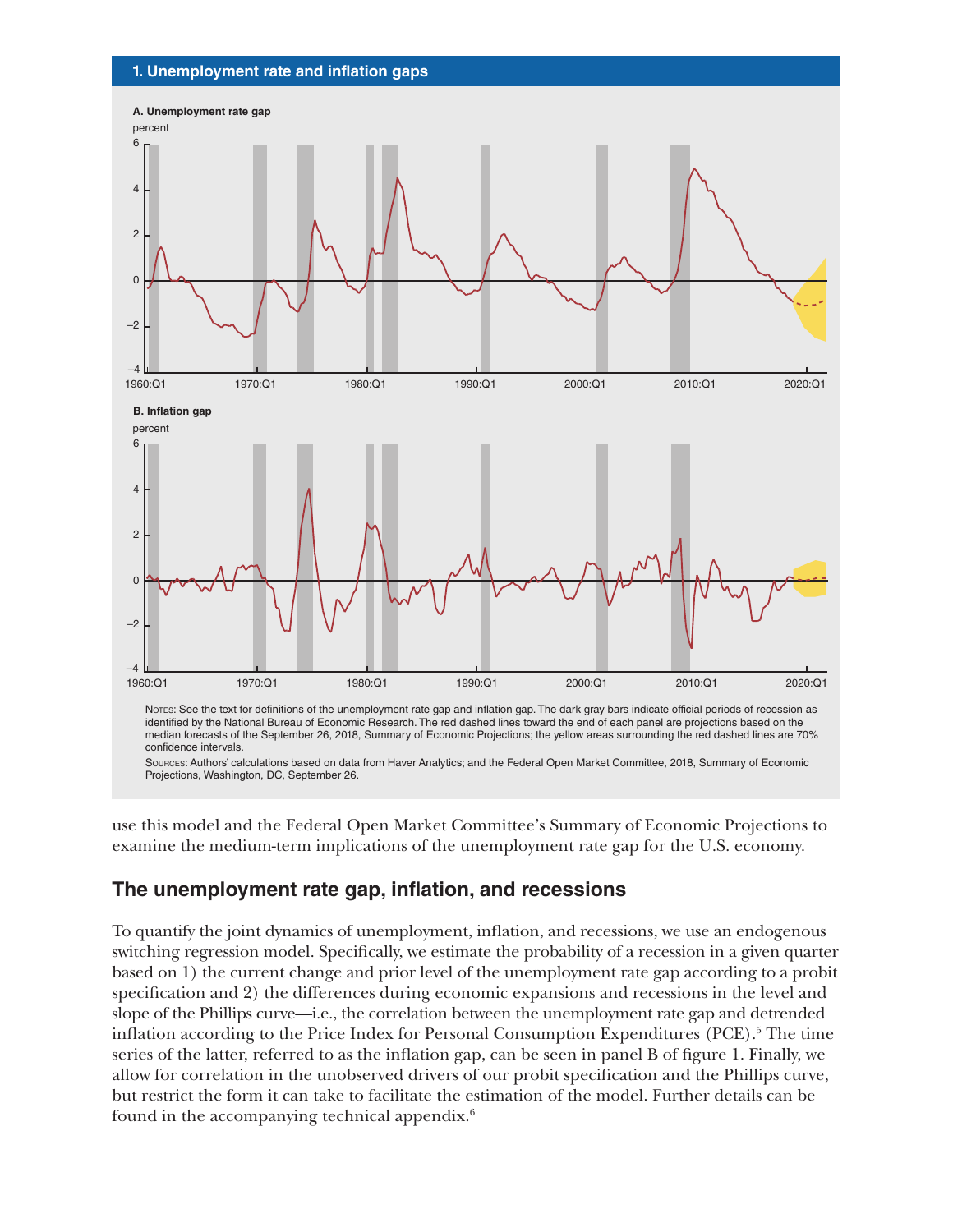

The probit side of our model suggests two things about recessions and the unemployment rate gap. First, the larger the quarter-to-quarter increase in the gap, the higher the likelihood that the economy is in recession. Second, the more negative the initial reading of the gap, the more likely a recession might ensue in the subsequent quarter. In other words, the model assigns a very high probability to a recession developing whenever it sees large increases in the gap from very low levels. In this sense, it should allow us to quantify the importance of the mean-reverting property

of the unemployment rate gap, which has often been cited as leading evidence of a recession.

To address the accuracy of the model in this regard, we produce the model's fitted probability for historical U.S. recessions, shown in figure 2. The close visual correspondence between the level of this probability and the dark gray regions indicating NBER recessions is verified by the fact that the fitted probability is 97% accurate in separating expansions from recessions using the nonparametric classification method of receiver operating characteristic (ROC) analysis.7 This level of accuracy puts it on par with well-known coincident indicators of recessions for the U.S. such as the Chicago Fed National Activity Index (CFNAI).<sup>8</sup> Like any model, however, its predictions are not perfect. For example, it produces two false positive recession signals (i.e., recession probabilities greater than 50% during an expansion), as well as several false negative signals (i.e., recession probabilities less than 50% during a recession), as shown in figure 2.

To understand the extent to which the model predicts an increasing likelihood of recession in a tightening labor market, we next examine the marginal effect of varying the level of the unemployment rate gap on the probability of a recession, shown in panel A of figure 3.9 At one extreme, a level of the gap equal to –2.4%, roughly equal to the lowest observed gap in our sample before a recession, leads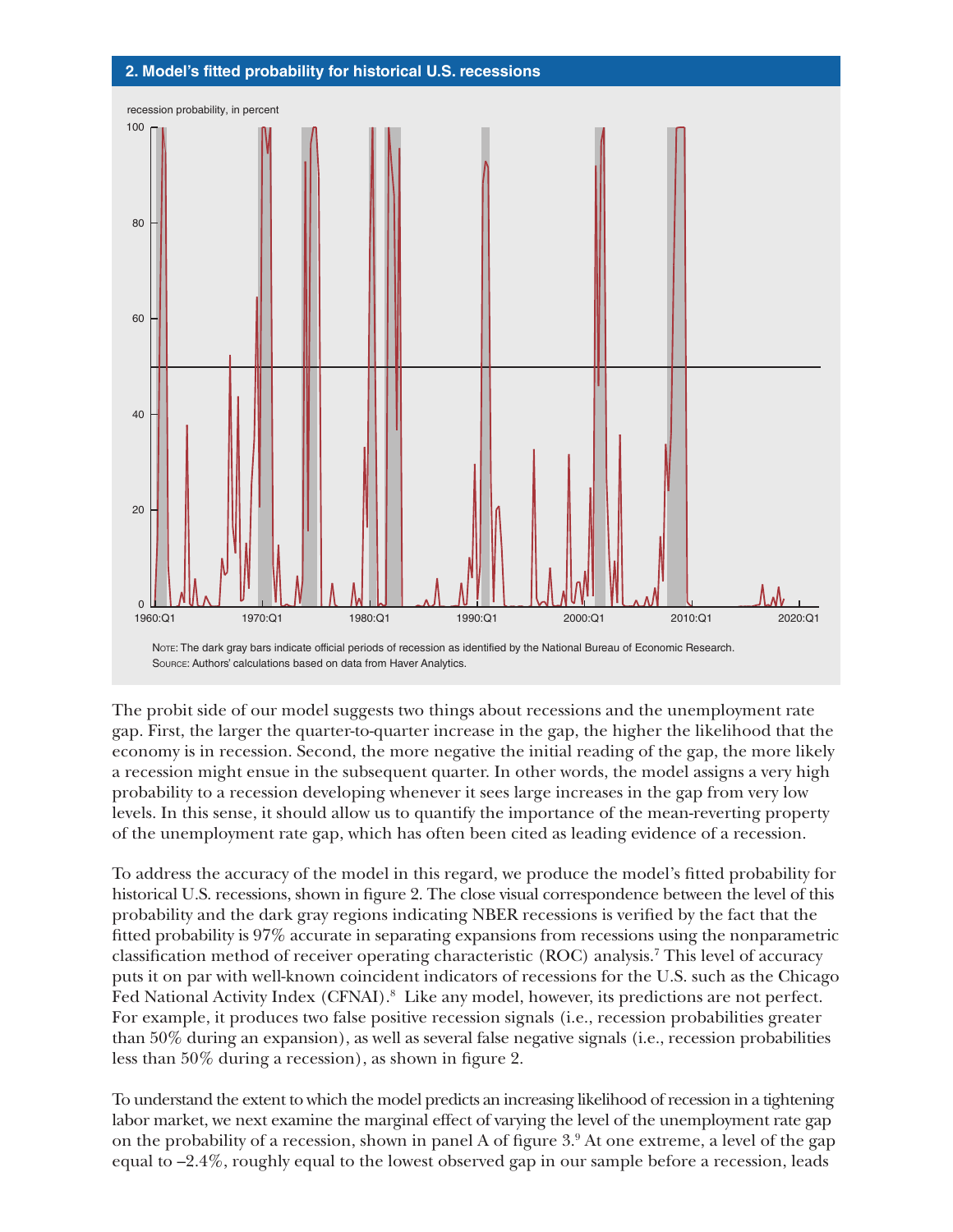#### **3. Marginal effects of the level and change in the unemployment rate gap on the probability of a recession**



to an increase in the likelihood of a recession of 20 percentage points. At the other extreme, a level of the gap equal to –0.4%, roughly equal to the highest observed gap in our sample before a recession, is associated with an increase in the likelihood of a recession of about 5 percentage points.

The current change in the unemployment rate gap plays an important role in predicting the transition from a period of economic expansion to recession for a given initial level of the gap, as shown in panel B of figure 3. For instance, with a gap of –0.4%, we estimate that an increase of 0.35 percentage points would raise the likelihood of a recession by about 20 percentage points.<sup>10</sup> If the level of the gap is instead roughly triple in size at  $-1.2\%$ , a 0.35 percentage point increase in this case would raise the likelihood of a recession by a little more than 40 percentage points.

The probit model's identification of this transition is also aided by the differences in the levels and slopes of the Phillips curves that we estimate separately for expansions and recessions. On average, periods of expansion are associated with below-trend readings of PCE inflation, or, equivalently, negative readings of the inflation gap. In contrast, readings of the inflation gap are positive, on average, during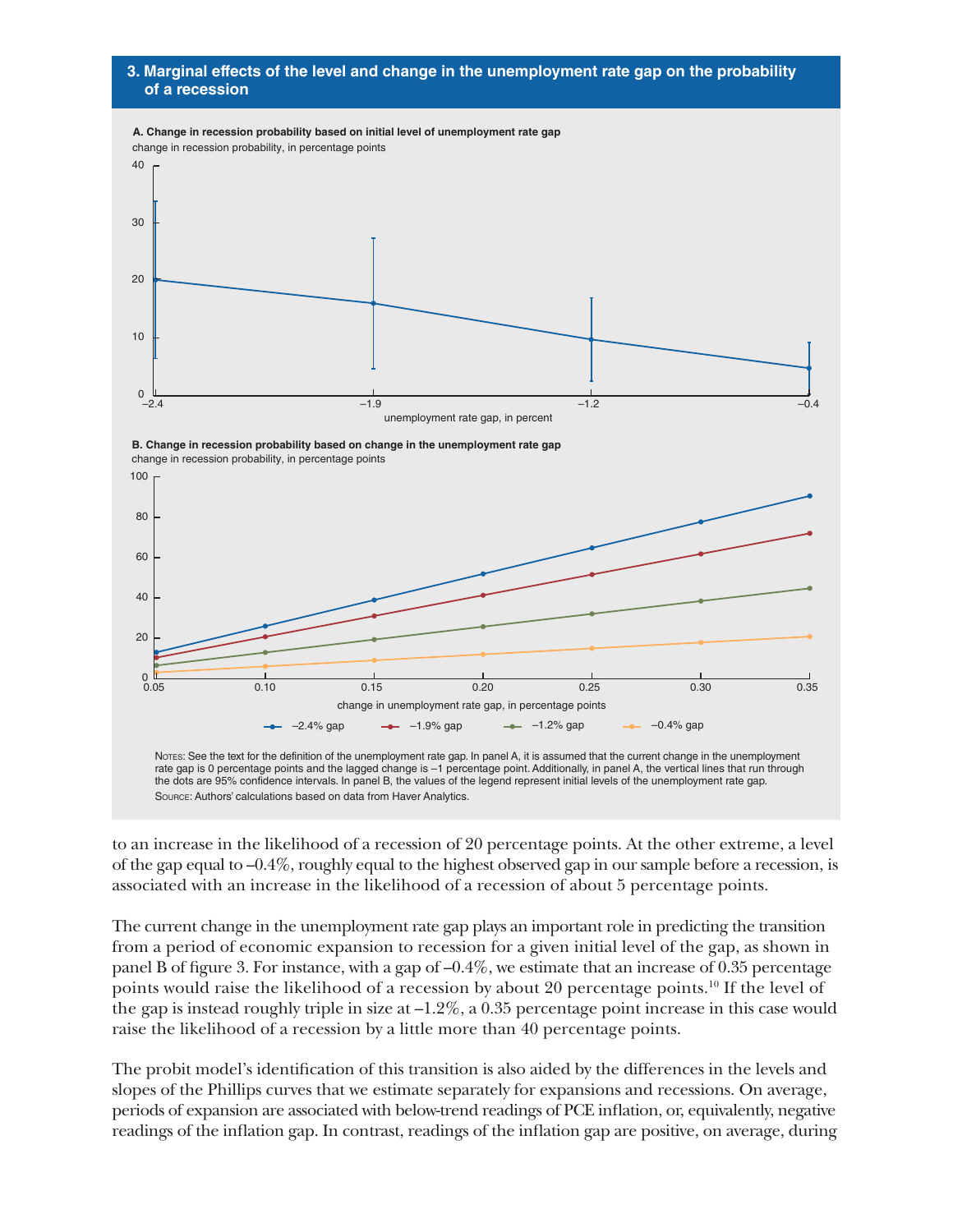recessions. For both expansions and recessions, we estimate small negative slopes in the Phillips curves, suggesting that a tightening labor market leads to modest upward pressure on inflation (and a loosening labor market leads to modest downward pressure on inflation). However, the slope of the Phillips curve that we estimate for recessions is roughly four times the slope that we estimate for expansions.<sup>11</sup>

Taking all of these factors into account, our model currently indicates a negligible likelihood that the economy is in recession, as seen in figure 2. The reason for this is twofold: 1) PCE inflation, at 2.2% in year-over-year terms in the third quarter of 2018, is only slightly above the Federal Reserve's 2% inflation target that we equate with trend inflation, and 2) recent movements in the inflation and unemployment rate gaps are highly consistent with the very flat Phillips curve that we estimate for periods of economic expansions.

# **Monetary policy and the Summary of Economic Projections**

Absent in the discussion so far is the critical role played by monetary policy in shaping both unemployment rate and inflation gaps and their impact on the likelihood of a recession. To address the role of monetary policy, we extend the predictions of our model beyond the end of its sample period in the third quarter of 2018 by conditioning it on the FOMC's September 2018 Summary of Economic Projections.12

We use the median projections of the unemployment rate and PCE inflation through the end of 2021 and over the longer run (the latter for the natural rate and inflation trend13) to obtain predictions for both gaps.14 The expected paths for the gaps can be seen in the dashed red lines in both panels of figure 1. To account for uncertainty in the unemployment rate and PCE inflation projections, we use the historical forecast errors from the SEP to construct the 70% confidence intervals in the figure.

The SEP presents each FOMC participant's views on appropriate monetary policy. Based on these views, each participant submits projections for the unemployment rate and inflation for the next three years (and over the longer term). Thus, we can evaluate whether or not the SEP median forecasts for unemployment and inflation are in agreement with historical data and our estimated model. We do this by comparing the level of inflation our model would expect given the SEP median forecasts for the unemployment rate gap against the actual SEP median forecasts for inflation.<sup>15</sup>

This comparison can be seen in figure 4. Current SEP median forecasts for PCE inflation are indeed largely consistent with our model (i.e., the "baseline scenario" shown in figure 4). To generate more inflation based on the tightness of the labor market, our model would require a much lower level for the unemployment rate gap than the SEP median forecasts or a much higher probability of a recession (recall that the estimated slope of the Phillips curve is steeper in this case). Under the baseline scenario, our model predicts a gradually increasing recession probability (not shown) over the forecast horizon (peaking at about 15% in early 2021).

To illustrate the sensitivity of this result, we also include two alternative predictions based on the SEP forecasts in figure 4. In the first one, we use the lower end of the 70% confidence interval shown for the unemployment rate gap in panel A of figure 1, which we refer to as the "continued expansion scenario" in figure 4. Doing so has only small effects on the model's prediction for inflation in 2019, consistent with the small negative effect of the level of the unemployment rate gap on the probability of a recession and the small estimated slope of the Phillips curve during expansions. However, the lower level of the unemployment rate gap starts to have an impact on our inflation forecast by 2020, as a higher probability of a recession (peaking at just over 20% by the end of 2021) leads to a steeper slope of the Phillips curve, raising our inflation forecast 0.1 percentage points above that of our baseline scenario in 2020 and 0.4 percentage points in 2021.

In the second scenario, which we refer to as the "cyclical trough scenario" in figure 4, we instead use the upper end of the 70% confidence interval for the unemployment rate gap from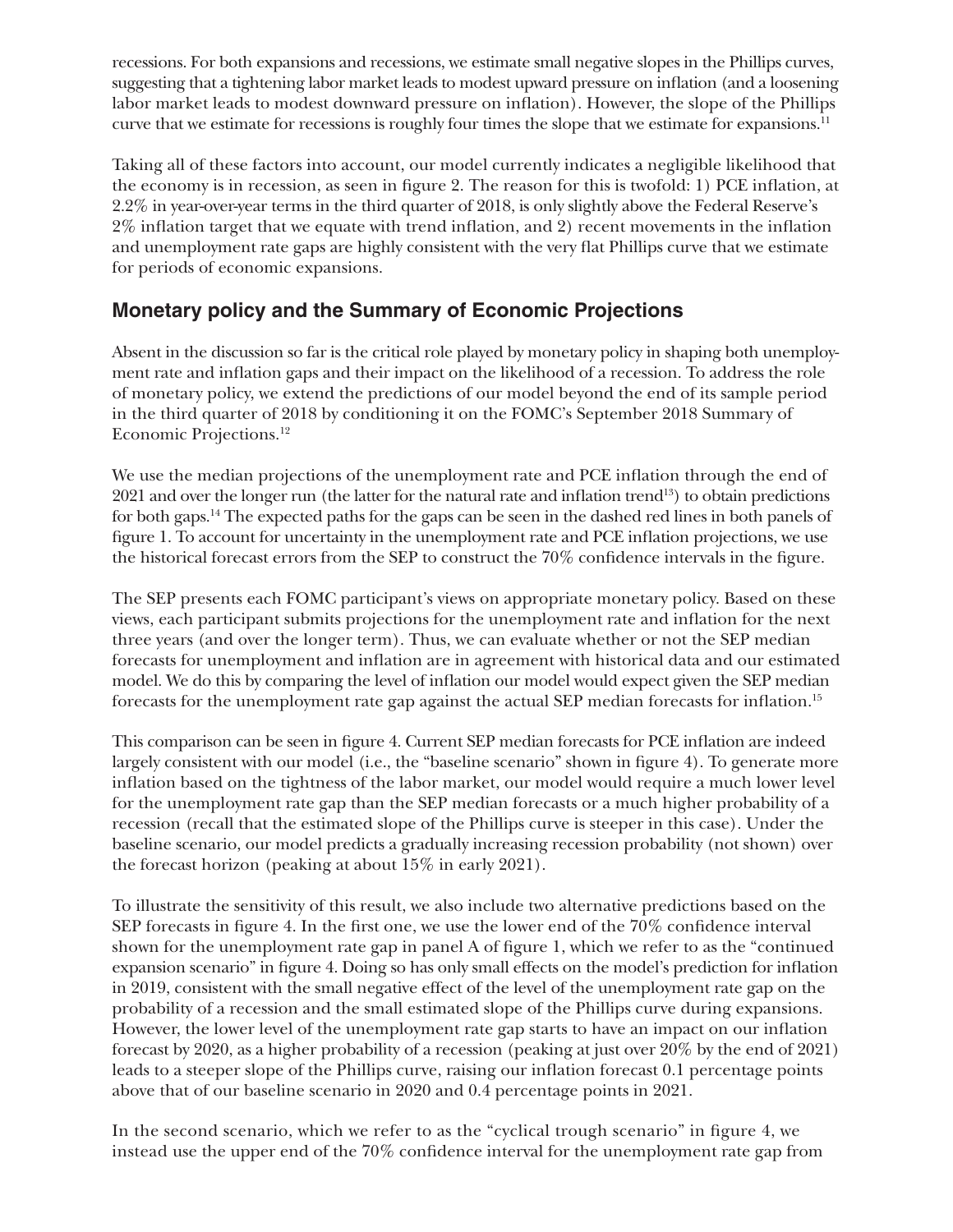

figure 1, panel A. Here, a shrinking unemployment rate gap leads to a higher probability of a recession (peaking at roughly 35% in early 2019 and steadily declining to just under 10% by the end of 2021), which causes our PCE inflation projection for 2019 to be 0.3 percentage points higher than that of our baseline scenario. Under the cyclical trough scenario, PCE inflation then reverses in 2020 and 2021 once the unemployment rate gap turns positive, resulting in predictions for inflation that are below those of our baseline scenario by 0.1 and 0.4 percentage points, respectively.

## **Conclusion**

While tight labor markets have preceded recessions in the past, on their own they do not necessarily signal the end of an expansion, as reflected in our model and the SEP forecasts. The current level of the unemployment rate gap suggests a very low probability of a recession based on the historical relationships between the gap, PCE inflation, and recessions captured in our model. Furthermore, when conditioned on the SEP forecasts for the unemployment rate gap over the next three years, our model suggests very little risk of a more rapid increase in inflation arising from a tightening labor market than what is already suggested by the SEP median forecasts for inflation. While this result is somewhat sensitive to model assumptions, plausible alternative scenarios incorporating the SEP's historical forecast errors continue to point to a significant likelihood of a "soft landing" for the labor market and inflation over the next two to three years.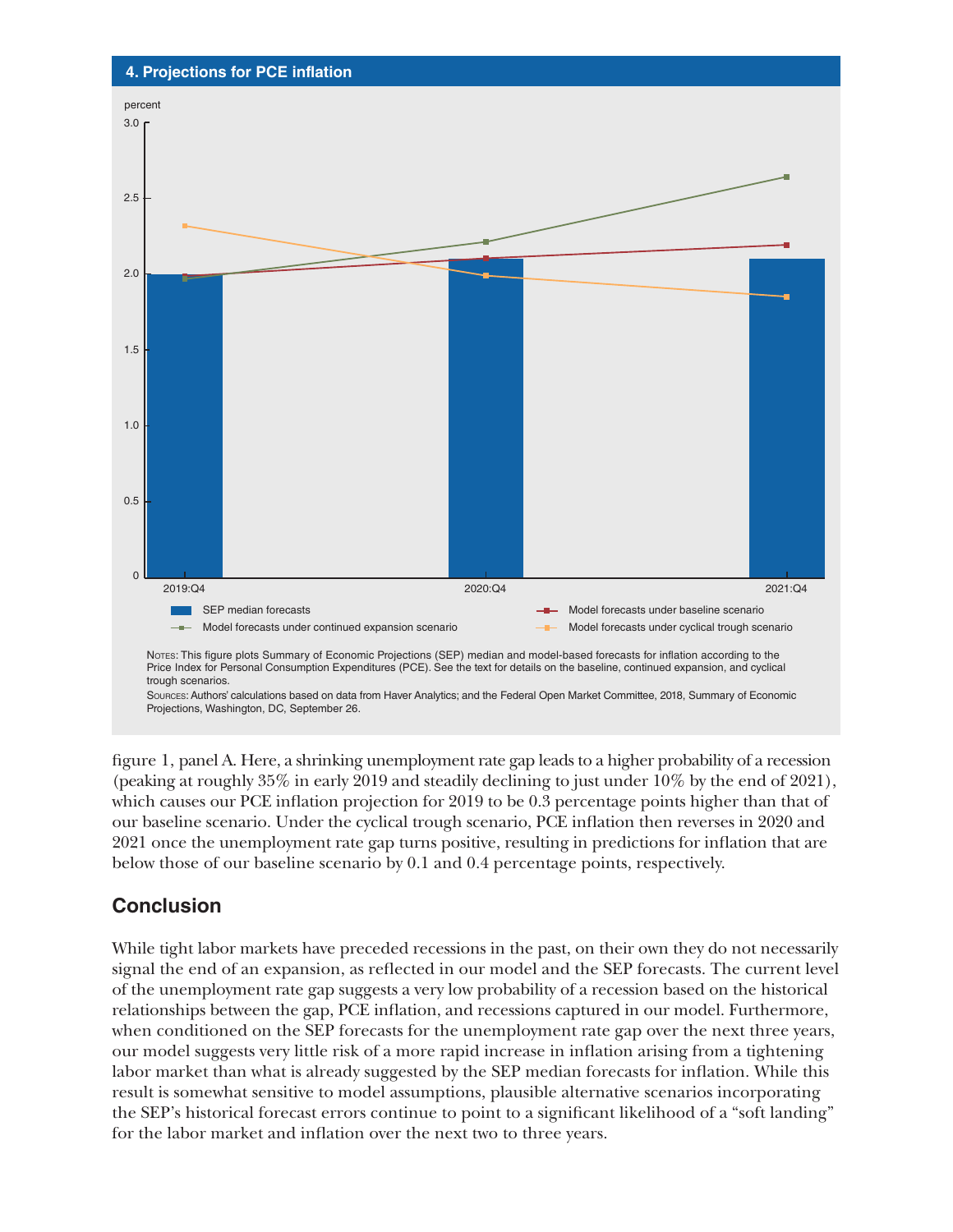<sup>1</sup> The FOMC is the monetary policymaking arm of the Federal Reserve System.

- <sup>2</sup> This is often referred to as the "natural rate hypothesis" and attributed to Milton Friedman and Edmund Phelps.
- <sup>3</sup> More information on the CBO's measure of the natural rate of unemployment is available online, [http://cbo.gov/](http://cbo.gov/sites/default/files/cbofiles/ftpdocs/80xx/doc8008/2007-06.pdf) [sites/default/files/cbofiles/ftpdocs/80xx/doc8008/2007-06.pdf](http://cbo.gov/sites/default/files/cbofiles/ftpdocs/80xx/doc8008/2007-06.pdf).
- <sup>4</sup> For example, Boston Fed economists find that since 1949 a 0.5 percentage point increase in the unemployment rate has always coincided with the start of a recession and that this tends to occur when the unemployment rate gap is negative; their recent research is available online, [https://www.brookings.edu/wp-content/uploads/2018/09/BPEA\\_](https://www.brookings.edu/wp-content/uploads/2018/09/BPEA_Fall2018_Should-the-Fed-Regularly-Evlauate-its-Monetary-Policy-Framework.pdf) [Fall2018\\_Should-the-Fed-Regularly-Evlauate-its-Monetary-Policy-Framework.pdf.](https://www.brookings.edu/wp-content/uploads/2018/09/BPEA_Fall2018_Should-the-Fed-Regularly-Evlauate-its-Monetary-Policy-Framework.pdf)
- $5$  The original Phillips curve relationship described the statistical correlation between the unemployment rate and wage growth. Our use of the correlation between the unemployment rate gap and detrended inflation instead is meant to proxy for modern refinements of the Phillips curve capturing supply-side constraints on labor market dynamics, nominal price and wage rigidities, inflation expectations, and inflation-targeting monetary policy. We obtain the PCE inflation trend with the Hodrick–Prescott filter. However, once the long-term trend settles at 2% in 2002:Q4, we hold it fixed at this level.
- $6$  The technical appendix is available online, [https://www.chicagofed.org/~/media/publications/chicago-fed](https://www.chicagofed.org/~/media/publications/chicago-fed-letter/2018/cfl403-technical-appendix-pdf.pdf)[letter/2018/cfl403-technical-appendix-pdf.pdf](https://www.chicagofed.org/~/media/publications/chicago-fed-letter/2018/cfl403-technical-appendix-pdf.pdf).
- <sup>7</sup> For further details on this method, see Travis J. Berge and Òscar Jordà, 2011, "Evaluating the classification of economic activity into recessions and expansions," *American Economic Journal: Macroeconomics*, Vol. 3, No. 2, April, pp. 246–277. Crossref, <https://doi.org/10.1257/mac.3.2.246>
- <sup>8</sup> More information on the CFNAI is available online, [https://www.chicagofed.org/cfnai.](https://www.chicagofed.org/cfnai)
- <sup>9</sup> More accurately, we examine at what trough level of the gap we are likely to see a substantial increase in the probability of a recession, as we assume that the current change in the unemployment rate gap is 0 percentage points and the lagged change is –1 percentage point.
- $10$ For perspective, a quarterly increase of 0.38 percentage points represents the 90th percentile of the distribution of quarterly changes in the gap since 1960.
- $11$ See the technical appendix (mentioned in note 6) for the estimated coefficients of our model.
- $12$ More information from the September 26, 2018, Summary of Economic Projections used in this article is available online,<https://www.federalreserve.gov/monetarypolicy/fomcprojtabl20180926.htm>.
- <sup>13</sup>We associate the SEP median longer-run projection for unemployment with the natural rate. Also, we associate the SEP median longer-run projection of 2% for total PCE inflation with the inflation trend; see the technical appendix (mentioned in note 6).
- $14$ The SEP only provides fourth quarter values. To arrive at intermediate values in each year, we assume a smooth linear transition between the fourth quarter values of consecutive years. For the natural rate, we also use a smooth linear transition from the CBO estimate of 4.6% in 2018:Q3 to the SEP longer-run estimate of 4.5%.
- <sup>15</sup>To be able to make this comparison, we also have to assume a path for the recession indicator variable and the inflation gap in order to estimate the probability of a recession over the SEP forecast horizon with our model. For the former, we assume a baseline no-recession scenario consistent with the SEP median forecasts for real gross domestic product growth; and for the latter, we use the SEP median forecasts for inflation. However, we hold fixed all of the Phillips curve and probit coefficients of the model at their previously estimated values, such that the SEP forecasts are only allowed to alter the estimated covariance matrix of the model's shocks. This process ensures that our model's predictions for the inflation gap reflect only the additional information on the likelihood of a recession over the next three years provided by the SEP.